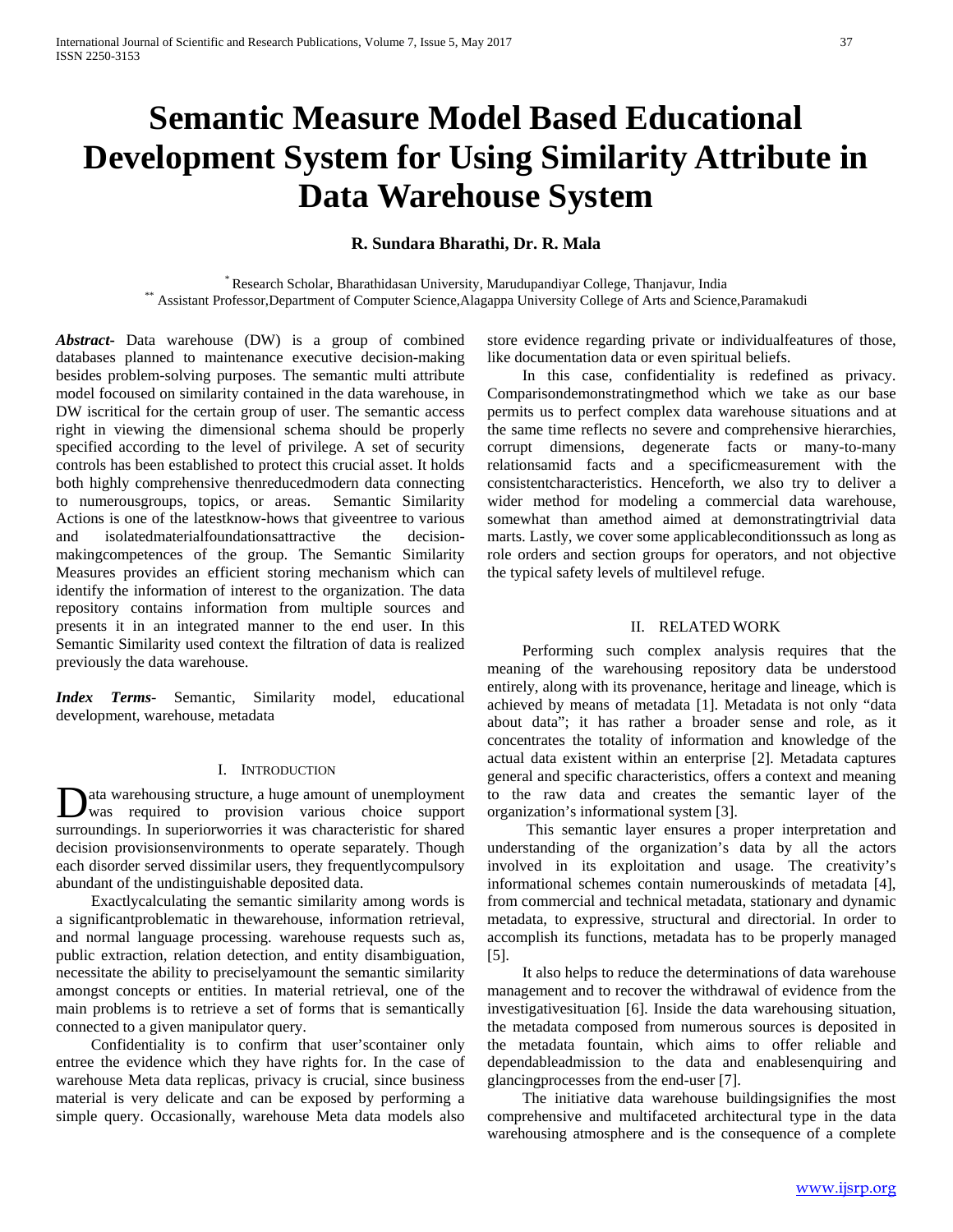enterprise-wide analysis of data necessities [8]. Its key goal is to provide an integrated data foundation, defined by atomic level data maintained in normalized process in the information warehouse, then to allow the structure of several multidimensional opinions of combined data complete from the fundamental data warehouse [9]. Warehouse team needs to comprehend the metadata about the foundationschemes to build the data warehouse expansion. The model suggests that a sheet of metadata has to be about the foundationschemes [10].

## III. SEMANTIC SIMILARITY MEASURE FOR EDUCATIONAL GROWTH SYSTEM

 A novel Semantic Similarity Measures algorithm (SSMA)described for multi attribute based ware housing for optimal combination page counts and its co-occurrence measures and lexical pattern based warehousing is learned using Educational Growth system.Thencharacterize the quality set over a universe of properties that a decrypt needs to have with a specific end goal to decode the figure message, and uphold it on the substance. In this way, every client with an alternate arrangement of credits is permitted to decode distinctive bits of information per the security strategy.

We formally define a SM as a function:

 $\sigma k: E k \times E k \rightarrow \mathcal{R}$ 

with  $Ek$  the set of elements of type  $k \in K$  and K, the various types of elements which can be compared regarding their semantics, e.g.,  $K = \{words, concepts, sentences, texts, web pages, instances\}$ annotated by concepts, …}, and  $\mathcal{R} = \{ [0,1], \mathbb{R} + \{a, b, c \dots \} \}.$ 

 This expression can be generalized to take into account the comparison of elements of different types. This could be interesting to evaluate entailment of texts or to compare words and concepts to mention a few. However, in this restrict our study to the comparison of pairs of elements of the same nature. We stress that similarity measure must implicitly or explicitly take advantage of semantic evidences. As an example, as we said in the introduction, measures comparing words through their syntactical similarity cannot be considered to be similarity measure; recall that semantics refers to evidences regarding the meaning or the nature of compared elements.



**Figure 3.1 over all architecture diagram**

 A data warehouse is secondhand for retrieving brainy information from huge files. Presently these databases are dispersed across the world. Dispersed data necessity be recovered from multiple locations in to the data warehouse, so here is an obligation for a secure broadcast and upholding confidentiality.We develop our proposal according to a bottomup algorithm for searching association rules. Our algorithm consists of an adaptation of the traditional sematic algorithm to multidimensional data. In addition, in order to focus on the discovered associations and validate them, we provide a visual representation based on the graphic semiology principles. Such a representation consists of a graphic encoding of frequent patterns and association rules in the same multidimensional space as the one associated with the mined data cube.

#### **3.1 Semantic based Educational Development system:**

 Data warehouse technology contains tools for repeatedly and logicallychanginga large quantity of data in to informationapplicable to the obligation of an end user. Semantic Informationexposed by data warehouse can also recovercomplexevidence about entitiescooperating the individual's right to privacy.Semantic based educational development system are perhaps even more semantic in a data warehouse then by clarification a data warehouse contains data united from manifold sources, and therefore from the viewpoint of a hateful separate trying to reduced info a data warehouse container be one of the utmost rewarding boards in an initiative.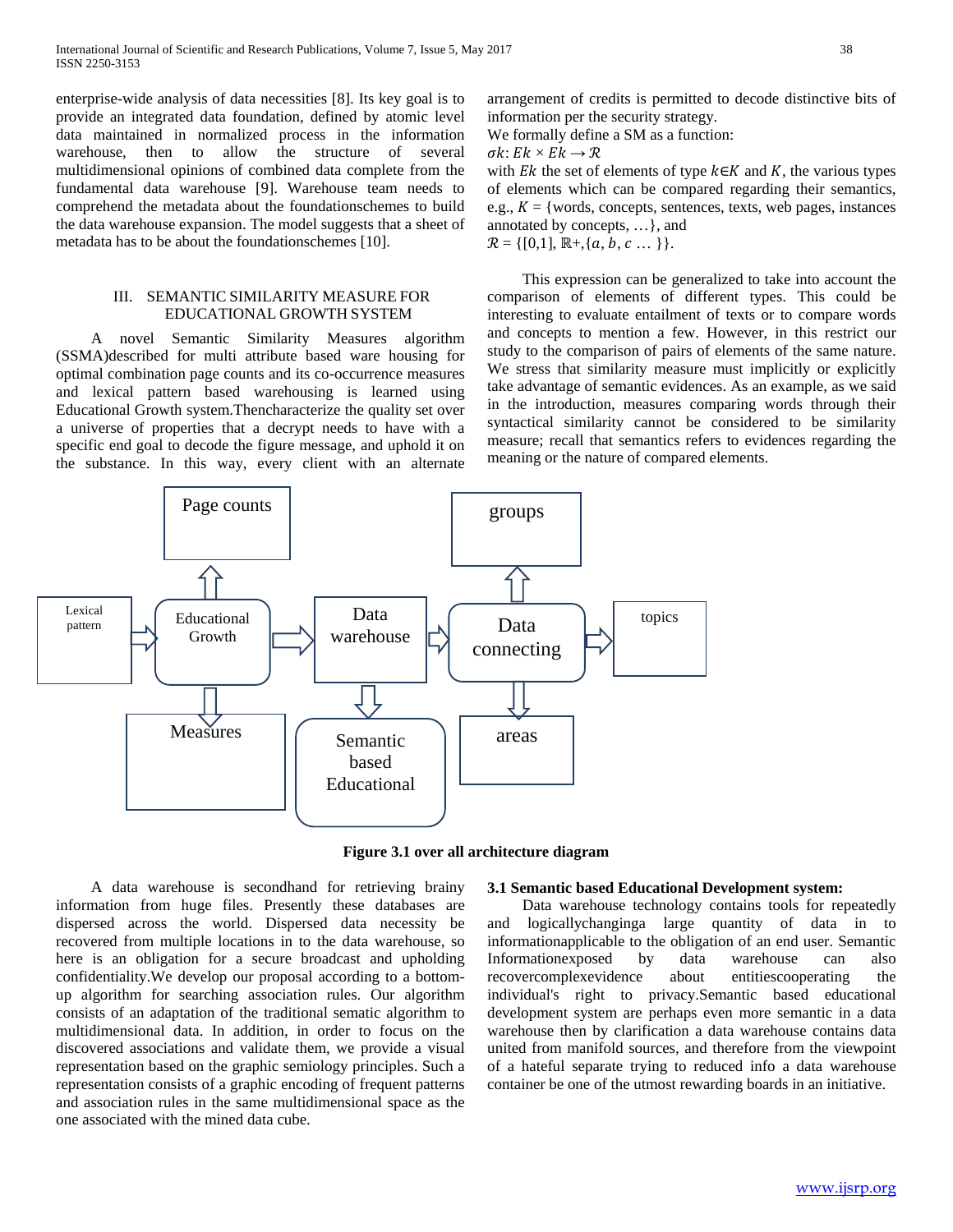Algorithm: Input: Meta data Md. Output: semantic Rule set SR. Start Read similarityRS. For each similarity database RS Recognize the number of attributes.  $Rs = \sum Attr \in SR$ Recognize number of relative'ssimilarity Additionalsemantic values  $\text{RS} = \int_{i=1}^{size (Md)} \sum$  semantic  $\in SR(i)$  For each semanticS from RS Divide number of semantic  $S = \sum$  Attr(RS) == meta data Calculate number of non-sensitive Add to rule set RS =  $\sum (R \in Rs) \cup SR$ End End

Stop.

 Above algorithm is show similarity based Meta data analysis for all educational development process in ware house. Such measures take into account the frequency distribution of different attribute values in a given data set to define similarity between two categorical attribute values. In this paper, we study a variety of similarity measures proposed in diverse research fields ranging from statistics to ecology as well as many of their variations. Each measure uses the information present in the data uniquely to define similarity.

 The distinction between approaches that can and cannot be assimilated to similarity is sometime narrow; there is no clear border distinguishing non-semantics to semantic-augmented approaches, but rather a range of approaches. Some explanations can be found in the difficulty to clearly characterize the notion of Meaning. For instance, someone can say that measures used to evaluate lexical distance between words, such as edit distances, capture semantic evidences regarding the meaning of words. Indeed, the sequence of characters associated to a word derives from its etymology which is sometimes related to its meaning,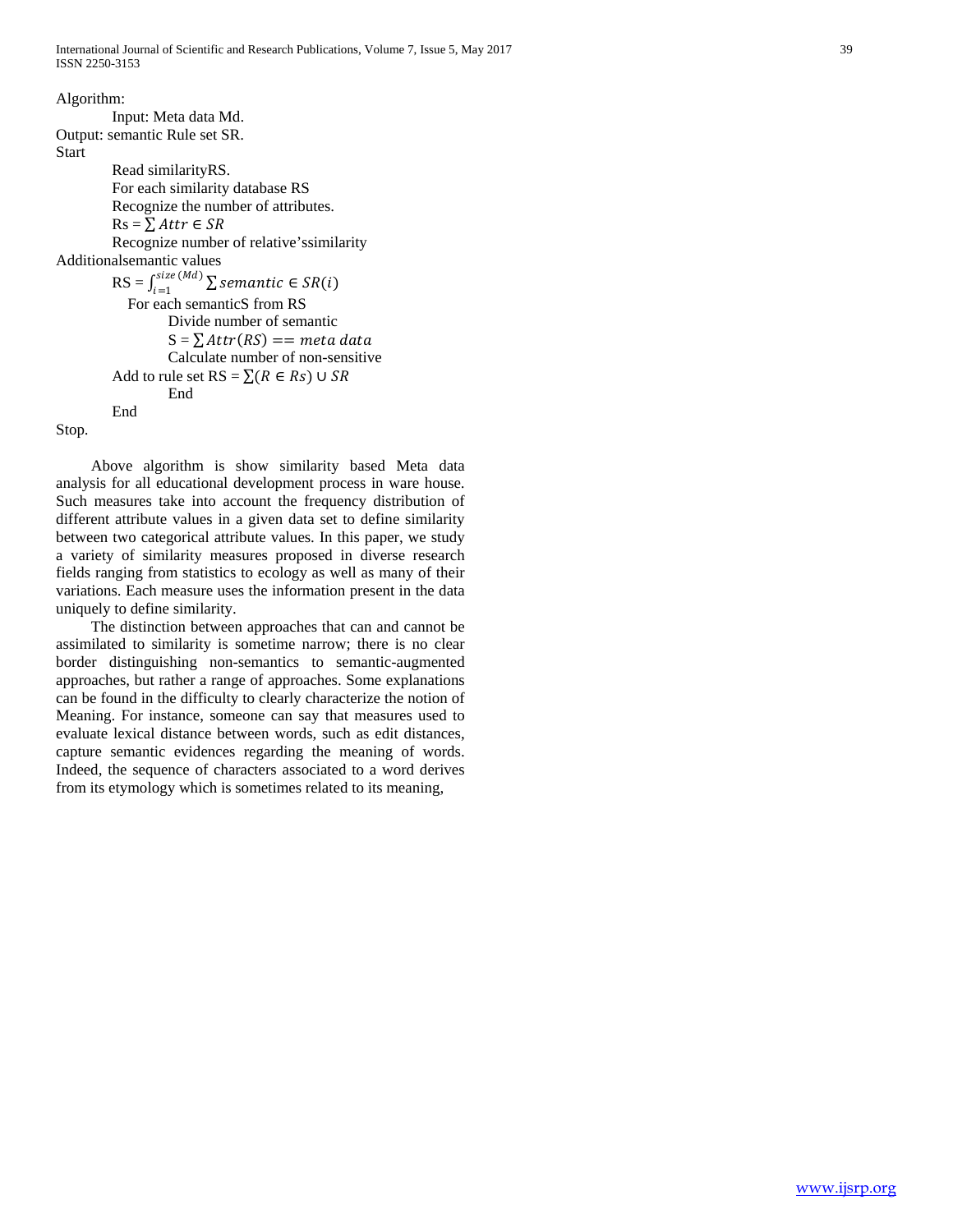## **Flow char for Semantic based Educational Development system**



 The personalization process is based on the user knowledge about data aggregation, which is the basis of data organization in multidimensional models. Then, our key idea consists of generating new analysis axes by dynamically creating new dimension hierarchies or extending existing old ones. More precisely, we define new granularity levels inside the data warehouse schema. This provides a real time evolution of dimension hierarchies to cope with personalized analysis needs.

## **1.2 A similarity measure for attribute model:**

 The similarity measure for DWs encompasses several creativities to comprise attribute modelin the DW enterprise. In the define an example model for DW safety based on metadata, its main goal is to decrease user enquiries to only those statistics which remain to be understood by that user. However, this fixes not permit the requirement of complex limits of confidentiality such as deny-allow admittance to a special user uniting groups and security restraints.To achieve the value of a data warehouse, input data must be transformed into an analysis-ready format. In the case of numerical data, data warehousing systems often provide tools to assist in this process. Unfortunately, standard tools are inadequate for producing a relevant analysis axis when data are complex. In such cases, the data warehousing process should be adapted in response to evolving data and information requirements. In a data warehousing process, the data integration phase is crucial. Data integration is a hard task that involves reconciliation at various levels: data models, data schema, data instances, and semantics.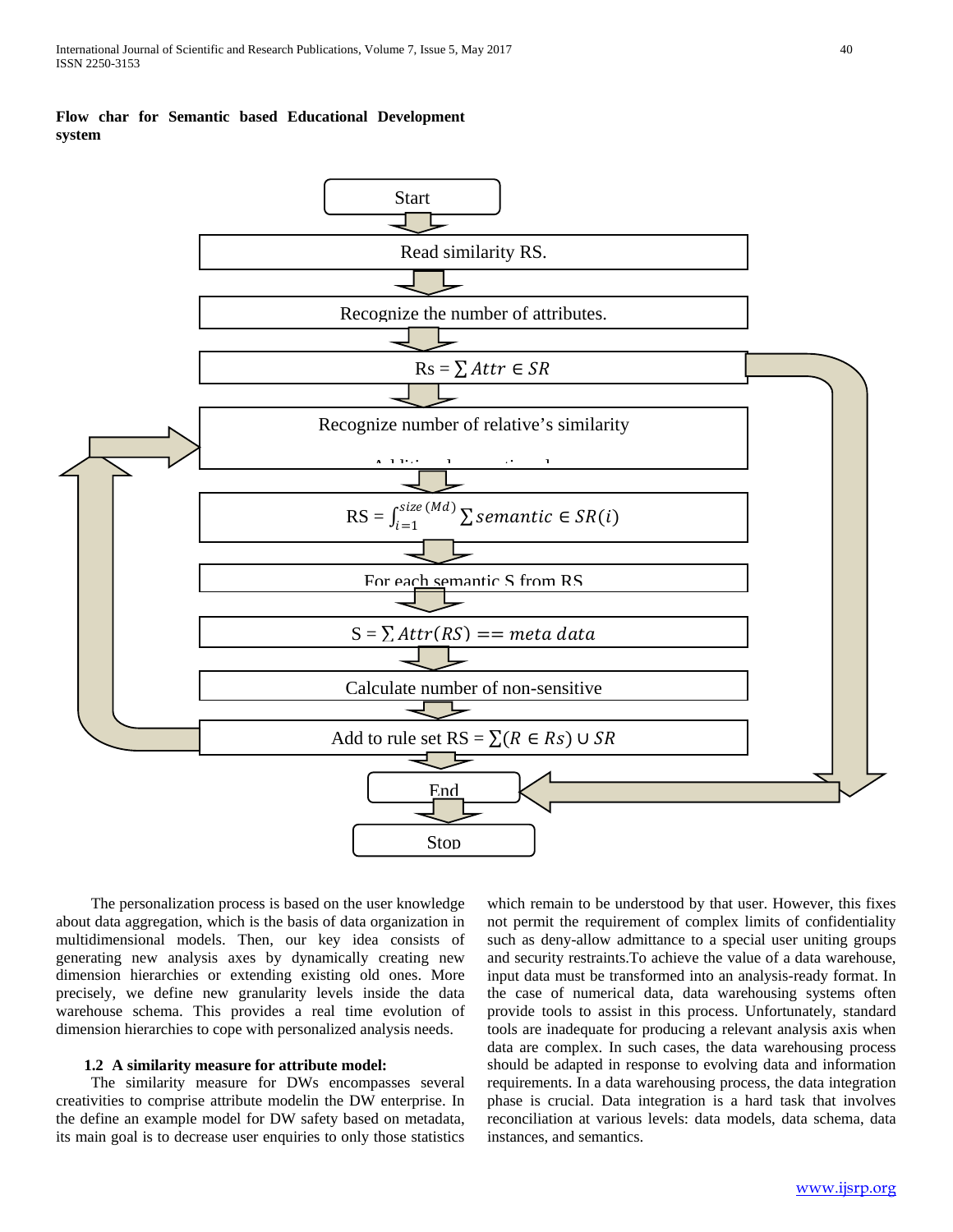#### **Algorithm:**

Input: Data warehouse attribute DWA, Output: semantic model SM **Start** 

Read attribute DWA. Read input query Q. Term set  $SM = \int Split(Q, \theta)$ For each term DW from SM Recognize the interactive database name. If  $\int_{i=1}^{size (md)} SM(i)$ , semantic model == SM then Add to semantic set  $SS = \sum SM + Ti$ End If  $\int_{i=1}^{size(metadata)} DWA = SM$  Then

Add to similarity set Fs =  $\sum$  similarity(DWA) + SM End.

Stop.



 The clean is basically recycled to encrypt the collected data which is awaiting from various active data, dispersed data and external data sources and after encryption the correspondence data permits into the data warehouse and the determined data is deposited in data warehouse.Data rules instantiate structure rules, meaning that they define the aggregation link on data themselves. To build a new level, the user defines one structure rule, and various data rules. Data rules define the various instances to be created in the new level and the condition that defines the link with the instances of the lower level. Each data rule corresponds to one instance of the level to be created.To design and build data warehouses, traditional data and goal-driven approaches bear the latent risk of not meeting user requirements. Therefore, userdriven developing approaches seem promising for successful completion of data warehouse projects.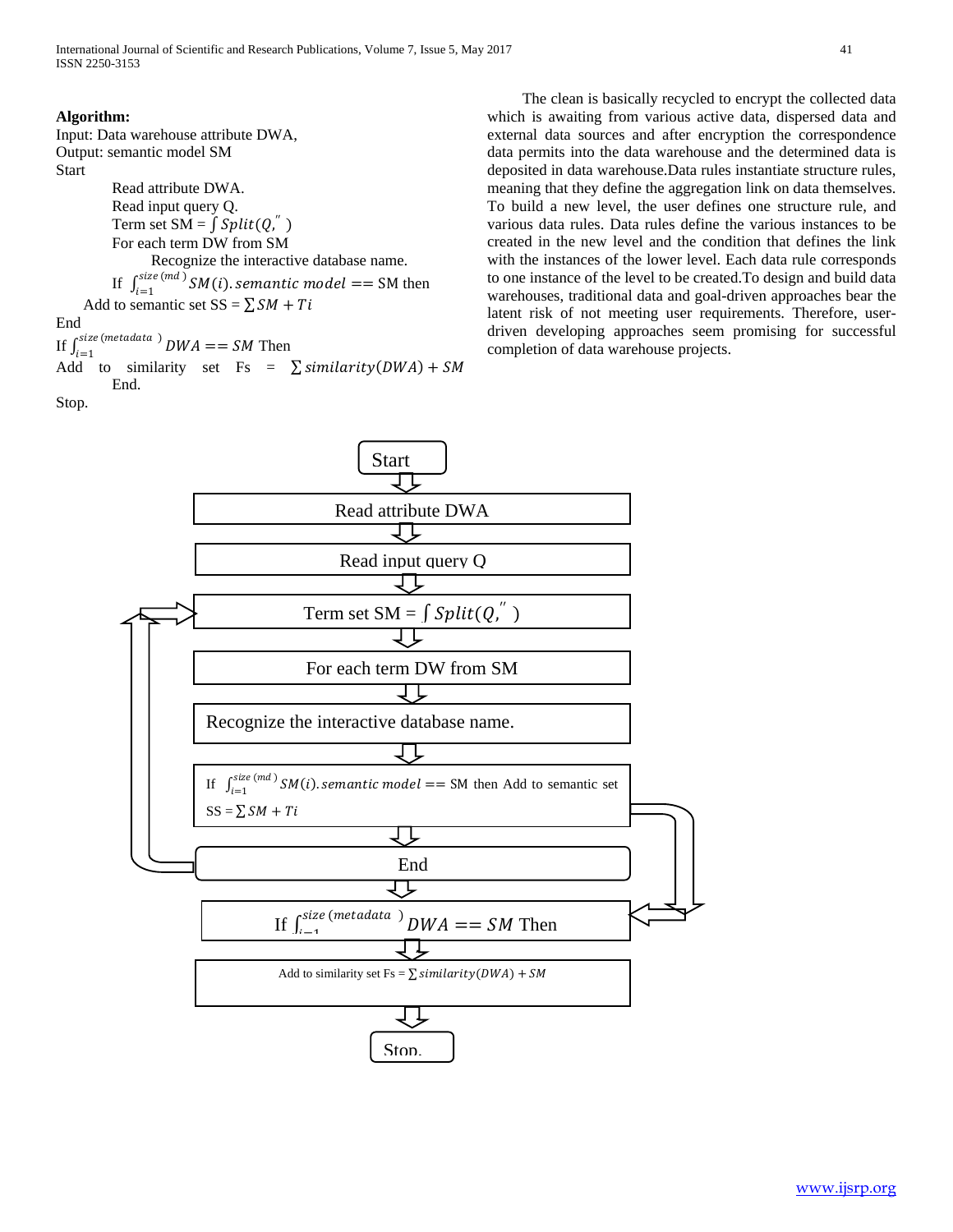Active semantic documentationfurther extends the scope of clinical decision support by gettingits semantic features from automatic semantic annotationto automatic decision making on the text of the archive byapplying logically relevant principles to the segments of thearchive.Semantic annotations can likewise be used for semantic reports to give a comprehensibility support to customers.In this paper, the benefits of using ontology and semanticannotations are tested in terms of providing an interpretativelayer between the text generated by clinicians andits display to consumers in the context of similarity.

#### IV. RESULTS AND DISCUSSION

 The prearrangedmethod has been appreciated and projected for its competence. The consequencedemonstrations that the planned method has formedeffectual results in all the effects of data warehousing then the techniquerecovers the routine of educational scheme. The method can be easily adapted to rank and support the online education and E-learning approaches. Also the method has been focused on supporting various other solutions like business intelligence, Administrative support and many more. Accuracy is not really a reliable metric for the real performance of a classifier when the number of samples in different classes vary greatly (unbalanced target) because it will yield misleading results.



**Graph 1: Comparison of clustering accuracy produced**

| <b>Techniques</b> | <b>Clustering Accuracy%</b> |
|-------------------|-----------------------------|
| <b>EUSRBCA</b>    | 84.5                        |
| <b>MCL</b>        | 86.9                        |
| Rough set Theory  | 89.9                        |
| Cloud E-Learning  | 93.5                        |
| <b>MAIIM</b>      | 96.4                        |
| <b>SSMA</b>       | 98.9                        |

#### **Table 1 clustering accuracy in different algorithm**

 The Graph 1, demonstrations the evaluation of clustering correctnesstwisted by dissimilarapproaches on warehousing the data. It demonstrations clearly that the planned method has twisted amoreeffective result than other approaches.This recommends denial of any characteristic or any single customer in a quality social event would impact all customers in the get-together. It may achieve clustering of the windows of clustering.That the plan just requires just a single authenticator for each square, it has two serious downsides. To begin with, since the confirmation procedure requires mystery material, there will be security issues while stretching.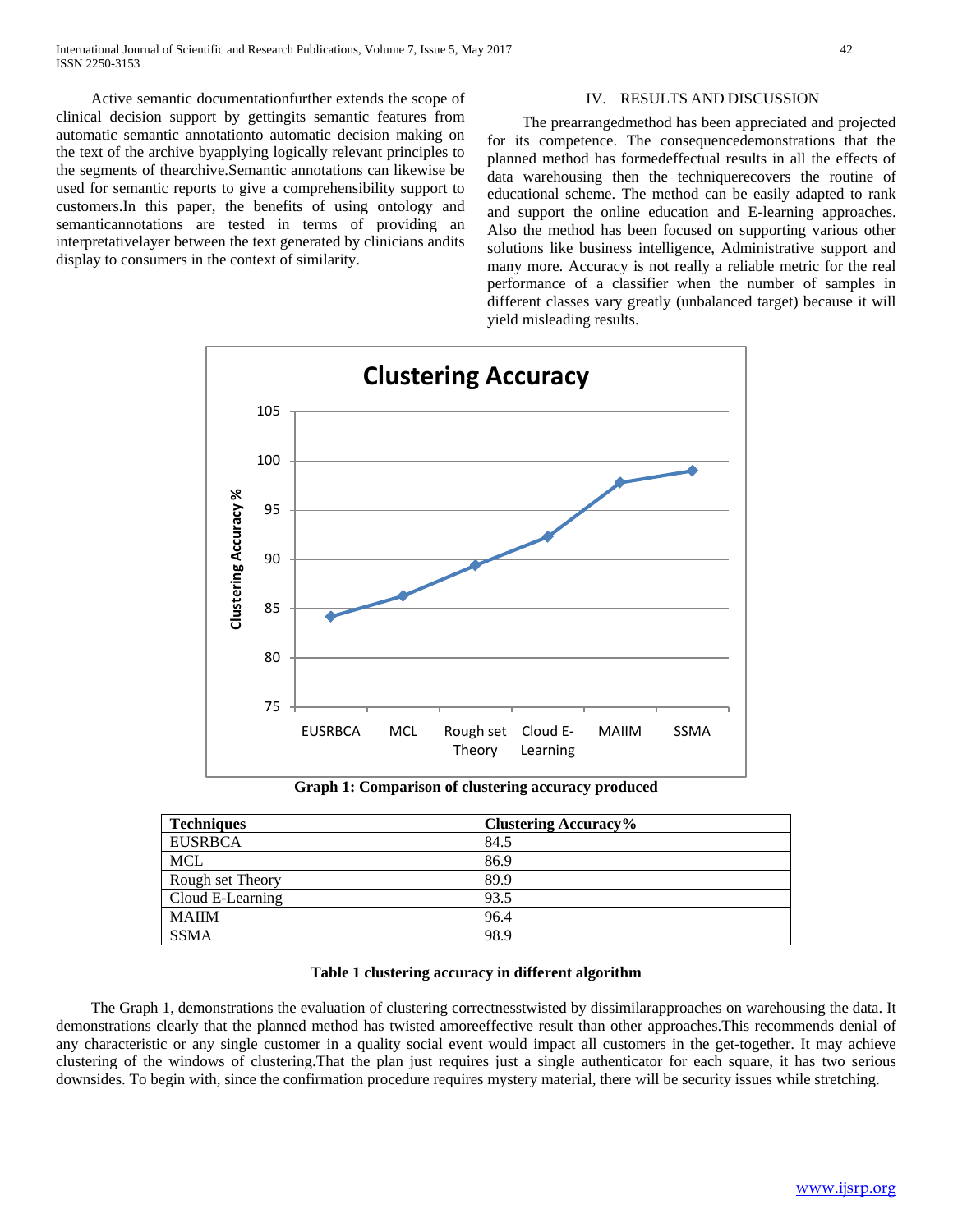| <b>Techniques</b> | <b>Educational Support %</b> |
|-------------------|------------------------------|
| <b>EUSRBCA</b>    | 79.2                         |
| <b>MCL</b>        | 81.6                         |
| Rough set Theory  | 83.2                         |
| Cloud E-Learning  | 87.9                         |
| <b>MAIIM</b>      | 97.8                         |
| <b>SSMA</b>       | 98.8                         |

**Table 2 Educational growth support efficiency**





 The Graph 2, demonstrations the evaluation of educational support efficiency formed by dissimilar methods and it demonstrationsobviously that the planned method has formed more provision than other methods.At least one of these credits will be utilized to approve the personality of the client and hence the approach resolver comprises of various subcomponents to confirm the demand of the client in view of his traits and entitle the gave character related standards and arrangements

 $\setminus$ 

#### V. CONCLUSION

 The method computes the semantic similarity measure based algorithm, and using the measure computed the method validate the user request to maintain integrity. The planned method recovers the routine of the query processing and improves clustering efficiency also. In addition to improving the accuracy, educational support efficiency attains to enhance the future process to produce best results.

#### **REFERENCES**

[1] N. Katic G. Quirchmayr2 J. Schiefer M. Stolba AM. Tjoa ."A Prototype Model for Data Warehouse Security Based on Metadata", in proc,IEEE,2000,vol no:5.

- [2] Sajjad Solat, "A priority based approach for protection coordination in distribution system",in proc,IEEE,2015,vol no :6.
- [3] Chung-Hsien Kuo, Han-Pang Huang,"The Development of PC-Based Highly Model-Mixed Engine Dispatching Systems", in proc,IEEE,2007,vol no:8.
- [4] Wang Hui1, Wang Jing, Zheng Tao,"Analysis of Decision Tree Classification Algorithm Based on Attribute Reduction and Application in Criminal Behavior", in pro,IEEE,2010.vol no:7.
- [5] Jian Guan, " A Multi-Solver Scheme Based on Combined Field Integral Equations for Electromagnetic Modeling of Highly Complex Objects "in proc,IEEE,2016,vol no:9.
- [6] H. Baali, M. J. E Salami, R. Akmeliawati and A. M. Aibinu,"Analysis of the ECG Signal using SVD-Based Parametric Modelling Technique",in proc,IEEE,2011,vol no:5.
- [7] H. Baali, R. Akmeliawati, M. J. E. Salami, A. Khorshidtalab," ECG Parametric Modeling Based on Signal Dependent Orthogonal Transform",in proc ,IEEE,2014,vol no:6.
- [8] Sara Reese Hedberg," AI fools for businessm process modeling",in proc,IEEE,2000,vol no:8.
- [9] David van Oheimb Siemens," Formal security analysis in industry, at the example of Electronic Distribution of aircraft Software (EDS)", in proc, IEEE, 2007, vol no: 7.
- [10] Juan Manuel Pe´ rez, Rafael Berlanga, Marı´a Jose´ Aramburu," Integrating Data Warehouses with Web Data: A Survey,"in proc,IEEE,2010,vol no:5.
- [11] Rizwan Alam Siddiqui, Mehnaz Adnan," An Ontology Based Framework For Navigation Support in Electronic Discharge Summaries", in proc,IEEE,2015,vol no:5.